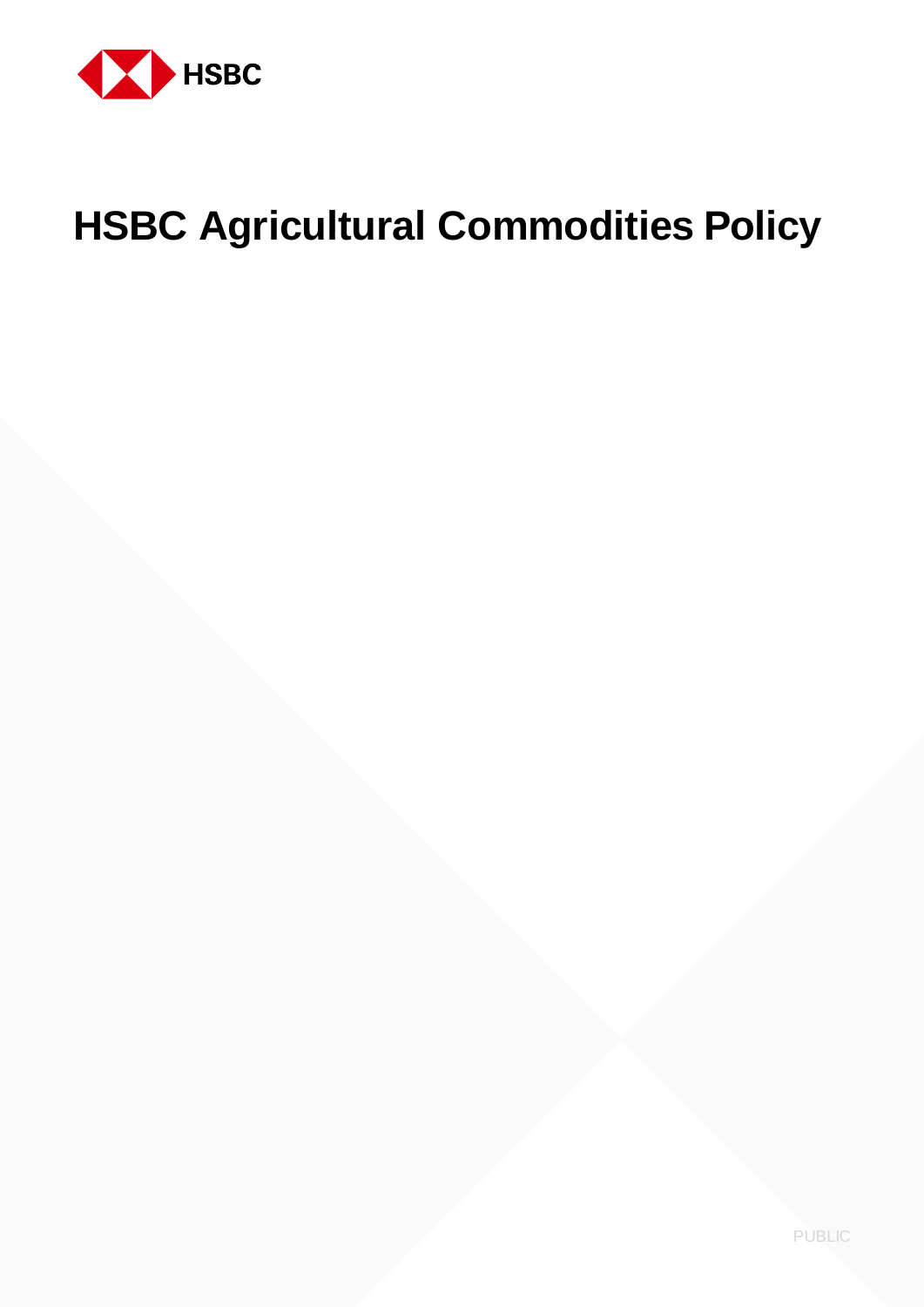# **Agricultural Commodities Policy**

This document is one of HSBC's sustainability risk policies. It should be read in conjunction with Introduction to HSBC's Sustainability Risk Policies, which is available on the Sustainability risk page of the bank's corporate [website,](https://www.hsbc.com/our-approach/risk-and-responsibility/sustainability-risk) and explains common features and technical terms.<sup>1</sup>

# **Introduction**

The agricultural commodities sector essentially feeds and, to a lesser extent, clothes the world. It exists in almost all countries and includes a huge and diverse range of commodities such as cocoa, coffee and cotton. However, the sector can also have significant adverse impacts on both people and the environment, especially where large new plantations are proposed which affect the existing nature and use of that land.

# **HSBC's approach**

HSBC does not wish to finance unacceptable impacts in this potentially high-risk sector. We wish to ensure that our customers operate in accordance with good international practice, helping those that make acceptable progress, but closing relationships with those who do not and will not meet our standards. For the purposes of this policy, we focus on commodities with a potentially high impact where HSBC has significant numbers of customers involved with that commodity. HSBC also needs to ensure that its commitments can be successfully checked. Consequently, the standards which we require of our customers vary for different commodities and for different types of customer in the supply chain according to the due diligence which a bank can reasonably undertake or rely on.

The types of due diligence are:

- Certification An independent certification scheme confirms that specific customer operations either meet a range of legal, environmental and social standards or have a time-bound plan to do so. It allows producers, processors and traders to prove to buyers, banks and others that products are from a sustainably managed source. Credible schemes have robust criteria, a broad membership, including companies and nongovernment organisations (NGOs), and offer a complaints system to investigate allegations of noncompliance. HSBC encourages these schemes and their continued development to meet growing market standards and expectations. Where they have a material market share, we will use them to check that customers meet our standards. Where in development, we will support credible ones with a view to extending the reach of our policy as they gain critical mass and acceptance.
- Independent Verification Some customers may introduce, and publish details of, additional due diligence conducted by independent experts to confirm that they meet policy commitments.
- Relationship Manager Due Diligence The technical complexity of sustainability impacts means that relationship managers can only undertake a limited check on defined issues, as well as investigating credible allegations that customers are not compliant with our policy.

Essentially, this policy defines HSBC's minimum standards. Details are concise in order to aid good implementation of the policy. However, HSBC's engagement with this sector is broader. We encourage higher standards, help customers to improve and support the continued development of certification schemes.

# **Palm Oil**

# **Introduction**

Palm oil is the world's main vegetable oil, with 60 million tonnes produced per year. 80-90% of palm oil comes from Indonesia and Malaysia, with the main importers being China, India and Europe, and significant intracountry use in Indonesia. It is used in various forms for products such as cooking oils, margarine, ice cream, biscuits, soap, biodiesel and animal feed. The sector has improved living standards in producer countries and is

<sup>1.</sup> The policy is made public for information only. HSBC's sustainability risk policies are for HSBC's use only and HSBC shall owe no liability to third parties in relation to them.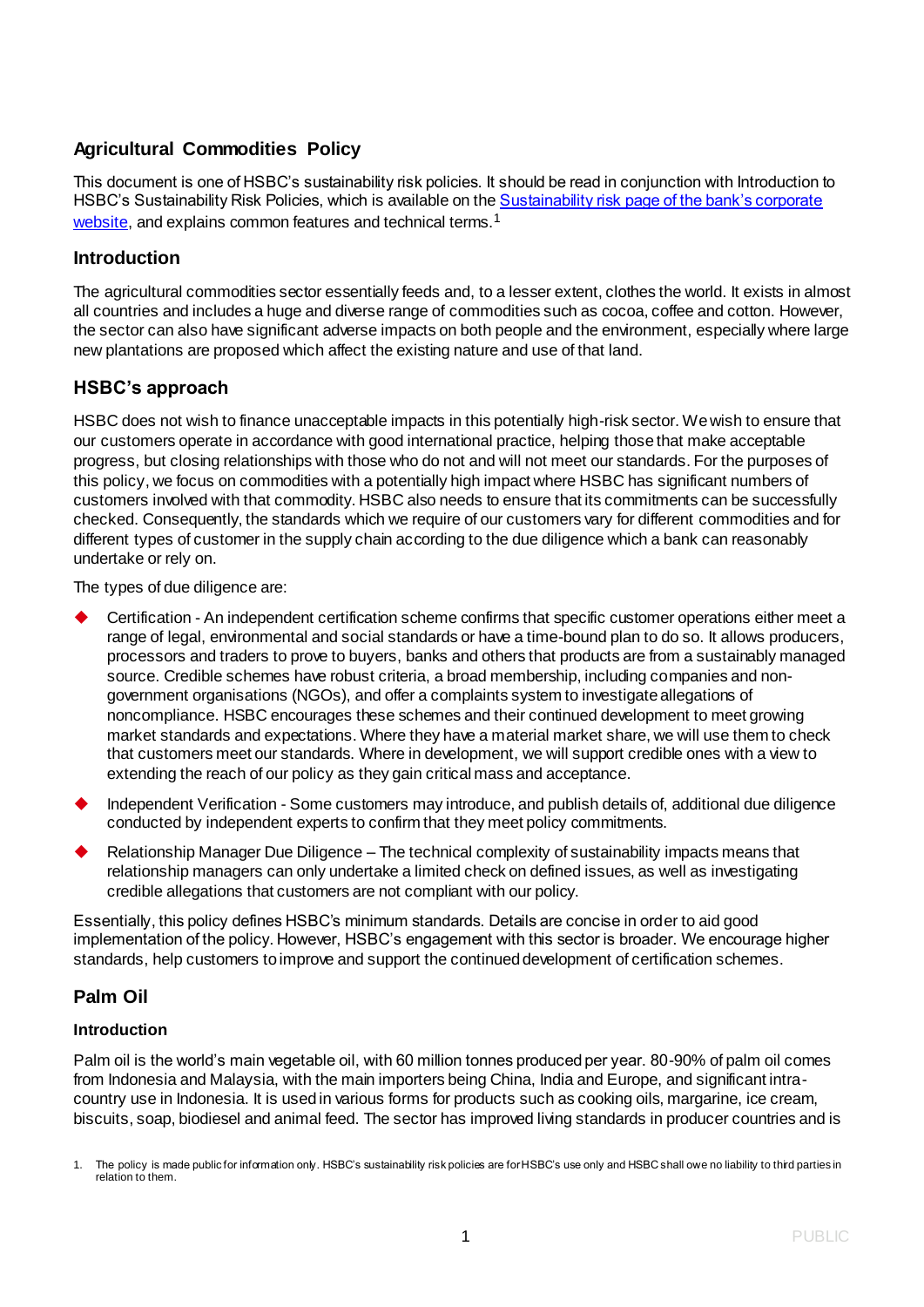efficient in that palm oil's yield per hectare is 5-9 times greater than vegetable oil produced from rapeseed, sunflower or soy.

However, if not managed responsibly, oil palm plantations can have adverse impacts on people or on the environment. New plantations may result from the cutting or burning of natural forest. Social conflict may develop with local communities, who rely on the forest for their livelihood. Important wildlife habitat may be destroyed and harm endangered species such as the orang-utan.

Deforestation and the draining of peat swamps can encourage climate change by releasing large quantities of greenhouse gases. Palm oil can also be used to make biodiesel, which could indirectly increase pressure on land resources, increase food prices and further accelerate deforestation.

#### **Sector Definitions**

- a) **Growers (plantations) and mills** excluding smallholders with less than 50 hectares
- b) **Refiners and traders -** including bulkers and shippers who consolidate palm oil purchases; excluding desktop traders who do not take physical possession of a commodity.

## **Prohibited Business**

HSBC will not knowingly provide financial services to customers involved directly in or sourcing from suppliers involved in:

- a) Illegal operations.
- b) Deforestation, that is: the conversion of areas (often forests) necessary to protect high conservation values (HCVs)<sup>2</sup>, the conversion of high carbon stock (HCS) forests<sup>3</sup>; the conversion of primary tropical forests; or land clearance by burning<sup>4</sup>.
- c) New plantation development on peat, regardless of the depth.
- d) Exploitation of people and communities, such as: harmful or exploitative child labour or forced labour; the violation of the rights of local communities, such as the principle of free prior and informed consent<sup>5</sup>; and operations where there is significant social conflict.

These commitments are consistent with No Deforestation, No Peat and No Exploitation (NDPE) policies increasingly common within the palm oil supply chain.

#### **Implementation**

HSBC requires customers to obtain certification under the Roundtable on Sustainable Palm Oil (RSPO) certification scheme, or equivalent, which is accepted as verification of compliance with HSBC's policy. Detailed implementation requirements are as follows:

#### Growers and Mills

- 1) Member of RSPO (preferably parent company, or relevant subsidiaries).
- 2) 100% certification of management units under RSPO

3) Public commitment on the protection of HCS and peat (typically via an NDPE policy or through RSPO certification).

4) Evidence of independent verification of HCS and peat commitments to be made publicly available by customer

 $^2$  High Conservation Values (HCVs) are critical ecological attributes, ecosystem services or social functions – for example, forests containing endangered species or key hunting areas or sacred burial grounds of local communities.

 $^3$ High Carbon Stock (HCS) forests hold large stores of carbon, the release of which contributes to global warming. The HCS Convergence Agreement of 4  $\,$ Nov ember 2016 defines a common methodology for application in the palm oil sector. <sup>4</sup> Consistent with the ASEAN Guidelines

<sup>5</sup> Consultation which is **Free** of intimidation, conducted **prior** to any impacts, with communities **Informed** of relevant information, who give their **Consent**.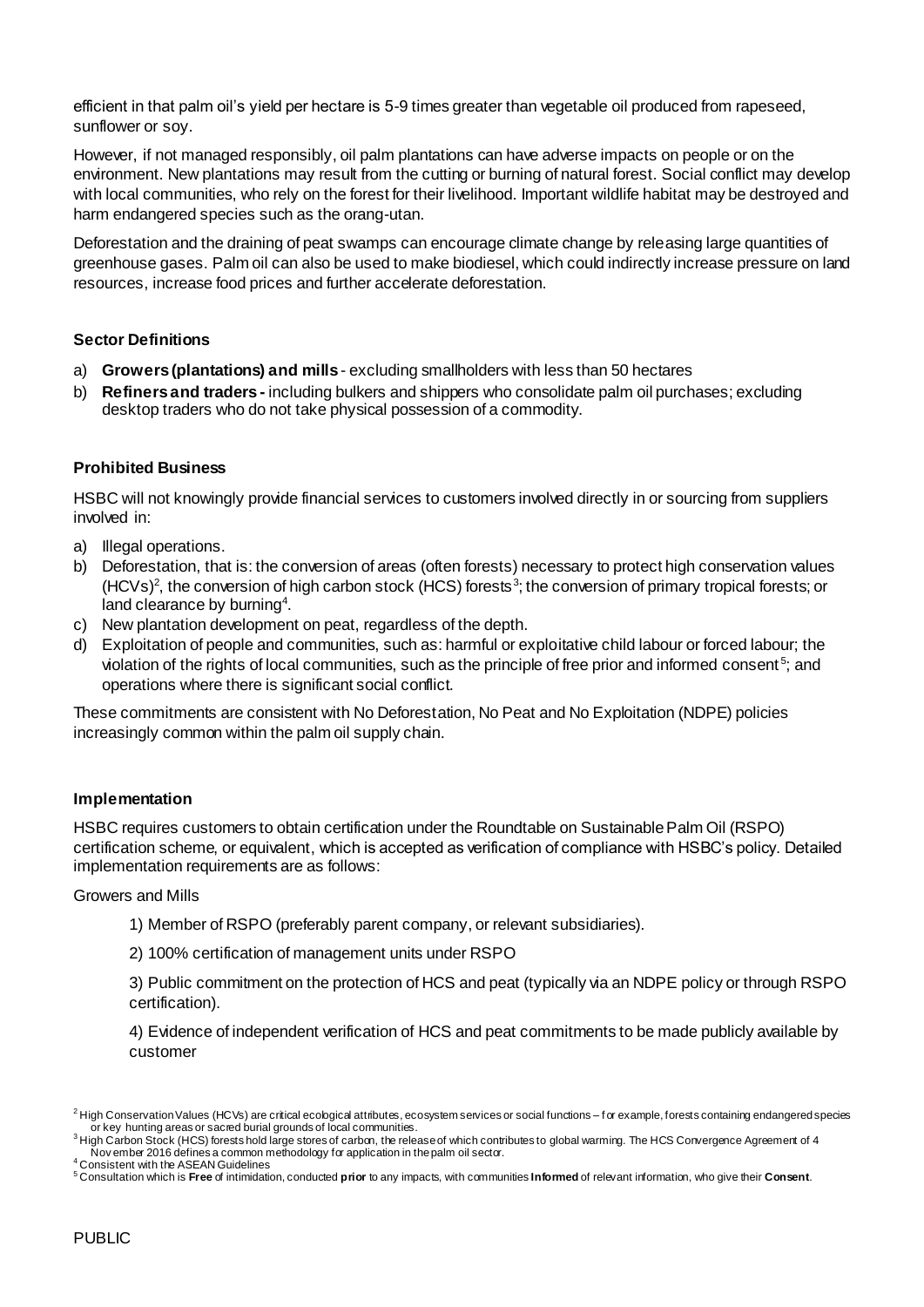#### Refiners and Traders

- 1) Member of RSPO (preferably parent company, or relevant subsidiaries).
- 2) 100% certification of owned facilities
- 3) A plan to exclude palm oil from controversial sources, by providing "traceability"
- 4) Public commitment on the protection of HCS and peat (typically via an NDPE policy)
- 5) Evidence of (own or suppliers') independent verification of HCS and peat commitments to be made publicly available by customer.

Customers who develop or acquire new uncertified operations in the future may be unable to immediately achieve RSPO certification; for example, a new mill or refinery to be developed in 2022. Such customers must gain the additional certification within a reasonable timeframe, typically 4 years for growers and mills and 1 year for refiners and traders.

New customers are required to consent, before financial services are provided, to HSBC being able to disclose publicly whether the customer is or was a customer of the bank. This requirement recognises both the public concern over the role of financial institutions in this sector and the legal constraints on HSBC relating to customer confidentiality.

## **Policy Compliance**

There may be exceptional circumstances where customers meet the spirit, but not the letter of this policy, including customers subject to RSPO Complaints, non-submission of Annual Communication of progress or inability to certify due to external restrictions. In such cases HSBC engages with the customers, seeks action plans to resolve the issues and monitors progress.

Where we bank customer groups that operate in multiple sectors, we will not provide financial services directly supporting non-compliant subsidiaries of the group; we will assess the nature and scale of any negative impacts of the non-compliant business; and we will engage with the parent company, if a customer, on the benefits of certification.

# **Soy, Cattle Ranching and Rubberwood**

# **Introduction**

Soybeans are primarily grown in the US, Brazil and Argentina. They are processed directly into human food products such as tofu or soy milk or crushed into meal used as animal feed or into oil used for cooking and biodiesel. Increased cropland has had a negative impact on biodiversity, particularly in South America and on the Amazon rainforest. Soy has been planted on land which may have been recently cleared of rainforest by ranchers for grazing their cattle. It has also replaced native vegetation such as in the Cerrado area of savannah woodland in Brazil and the Pampas grasslands in Argentina.

Cattle ranching is a USD500bn global industry centred on the US, Brazil and the EU. There has been a significant increase in the number of cattle and in the land used for grazing, much due to increases in global prosperity and living standards which have resulted in more people eating meat. While cattle ranching is not an agricultural commodity as such, the sector can have very similar impacts to new plantations. It has been particularly controversial in the Amazon region, where it has been the leading cause of deforestation. This can have a negative impact on the rights of local people, on the environment and on climate change.

Rubberwood plantations produce latex, which is used to manufacture rubber for products like tyres. Many plantations are decades old, although they are replanted every 30 years or so, with the old wood typically used for manufacturing furniture. However, there has been a recent increase in new plantations - especially in China, Laos and Cambodia - amid concerns that land or forest may be cleared which is used by local people or contains rare animals and plants.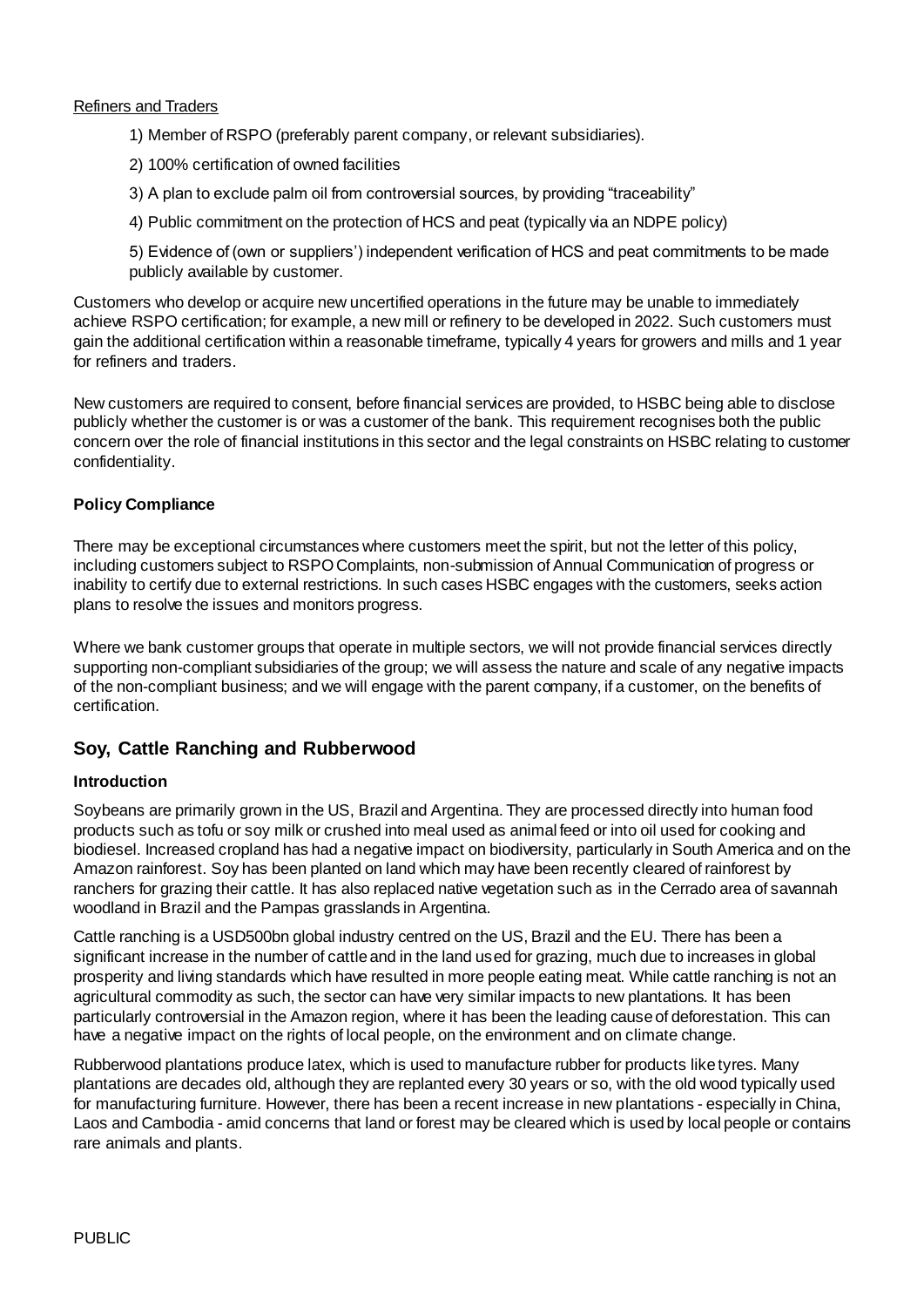HSBC takes a risk-based approach to these agricultural commodities as any certification schemes, if available at all, are in development and/or not widely used.

# **Sector Definition**

The policy applies as follows:

| <b>Commodity</b> | <b>Customers</b>                                                                                                                       | <b>Countries</b>                                                            |
|------------------|----------------------------------------------------------------------------------------------------------------------------------------|-----------------------------------------------------------------------------|
| Soy              | 1. Growers with plantations of 10,000 hectares<br>or more.<br>2. Processors with annual crushing capacity of<br>30,000 tonnes or more. | Argentina, Bolivia, Brazil,<br>Paraguay, Uruguay                            |
| Cattle ranching  | 1. Ranchers with 1,000 head of cattle or more.<br>2. Processors with slaughter-house capacity of<br>500 cattle per day or more.        | Argentina, Brazil, Colombia,<br>Mexico, Paraguay, Uruguay                   |
| Rubberwood       | New plantations of 1,000 hectares or more                                                                                              | Africa, Cambodia, China,<br>Indonesia,<br>Laos, Malaysia, Thailand, Vietnam |

# **Prohibited Business**

HSBC will not knowingly provide financial services to high-risk customers involved directly in or sourcing from suppliers involved in:

- a) Deforestation, that is: the conversion of areas (often forests) necessary to protect HCVs; the conversion of primary tropical forests; or clearance by burning.
- b) Exploitation of people and communities, such as: harmful or exploitative child labour or forced labour; the violation of the rights of local communities, such as the principle of free, prior and informed consent; and operations where there is significant social conflict.

The prohibitions relating to burning and conversion apply from 1 July 2004 for soy and rubberwood, reflecting the introduction of HSBC's original Forestry policy. HSBC accepts later cut-off dates if certified by a credible certification scheme. The other prohibitions were introduced from the date of our original Agricultural Commodities policy in March 2014.

HSBC supports the concept of high carbon stocks (HCS) being included in the definition of deforestation, but recognises that field trials and current methodologies have focused on the palm oil sector to date. We welcome and support further research and clarity from companies and technical experts that would allow HCS to be used more broadly.

# **Implementation**

1. Global Businesses must ask customers and conduct desk-top due diligence, in accordance with the appropriate templates, to establish – as far as can be reasonably identified - whether customers have undertaken any Prohibited Business.

2. Global Businesses must investigate incidents of or credible allegations of policy breaches. They must refer any allegations relating to impacts on HCS to Group Sustainability Risk, for evaluation against developing standards in this area.

3. For customers with one operation certified and a time-bound plan to complete certification, Global Businesses need only conduct further enquiries where (a) the customer is being investigated by the scheme's complaints system or (b) aware of other credible allegations of non-compliance. Acceptable certification schemes are: